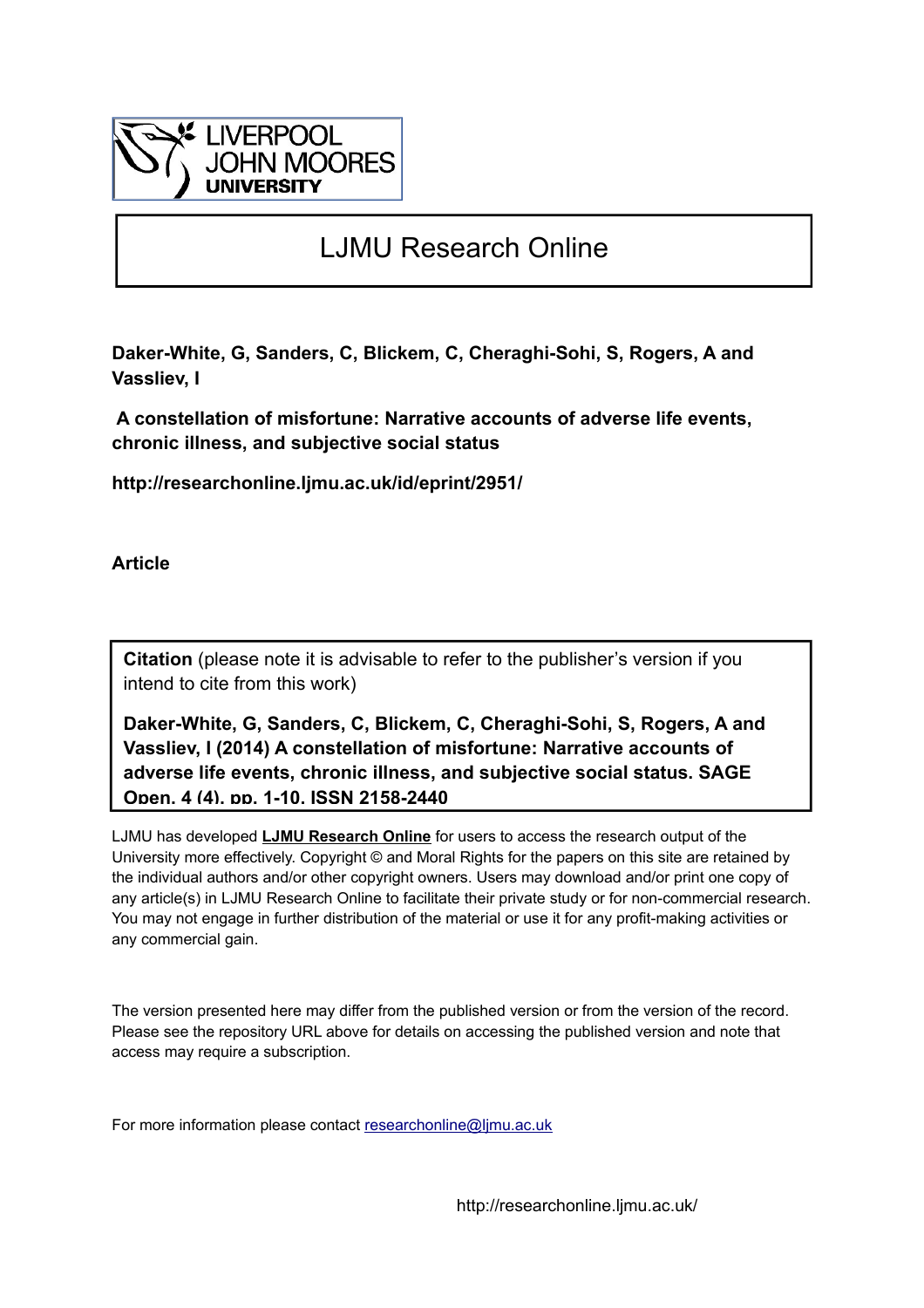# **A Constellation of Misfortune: Narrative Accounts of Adverse Life Events, Chronic Illness, and Subjective Social Status**

SAGE Open October-December 2014: 1–10 © The Author(s) 2014 DOI: 10.1177/2158244014558041 sgo.sagepub.com



 $\boldsymbol{\mathsf{G}}$ avin Daker-White<sup>1</sup>, Caroline Sanders<sup>1</sup>, Anne Rogers<sup>2</sup>, Ivaylo Vassliev<sup>2</sup>, Christian Blickem<sup>1</sup>, and Sudeh Cheraghi-Sohi<sup>1</sup>

## **Abstract**

Quantitative studies have drawn attention to the patterning of health inequalities in relation to subjective social status (SSS). There is currently little insight into the complexities of the social and biographical aspects that lie behind these findings. Narrative accounts were gathered in a mixed-methods study involving a population of people with coronary heart disease (CHD) and/or diabetes in a region of the United Kingdom with above average levels of socio-economic deprivation. The aim of this secondary qualitative analysis was to examine the accounts of interviewees with low socio-economic status (SES) who ranked themselves either low or high in terms of SSS. The results highlight the multiplicity of adverse circumstances leading to subjective assessments of low SSS. Loss of employment status contributed more to a feeling of being "at the bottom of the ladder" than the symptoms of chronic illness did, perhaps because having somewhere to go is central to the accrual of social, economic, and cultural capital. The narratives of those who ranked themselves highly (in spite of low SES) appeared to have more family and community connections. The findings contribute to theories of socio-economic biographies or trajectories, subjective social status, and engagement with the self-management aspects of chronic illness.

## **Keywords**

subjective social status, chronic illness, qualitative study, UK

# **Introduction**

Although previous quantitative studies have pointed to the possible role of subjective social status (SSS) in inequalities in health (e.g., Demakakos, Nazroo, Breeze, & Marmot, 2008), little is known about the mechanisms by which people choose to rank themselves notionally above or below others in society. We draw on several broad social scientific research strands from within the sociology of health and illness including inequalities in health, the sociology of chronic illness (Bury, 1982), and recent work concerning an expansion of the framework used to classify socio-economic position (Savage et al., 2013). In doing so, we adopt primarily a narrative approach that incorporates notions of biographical disruption (Bury, 1982) and a concern with how structural dimensions and forms of "capital" emerge in accounts of managing, or coping with, a chronic illness (after Townsend, 2012). The latter dimension is typically associated with a theoretical approach that derives from the work of Pierre Bourdieu, applied to the sociological study of class, health, and lifestyle (Williams, 1995). Key here is Bourdieu's (1999) concept of "habitus," an "embodied history, internalised as second nature and so forgotten" (p. 111) referring to routinized cultural practices, which structure and maintain class divisions in the social world: "routine knowledge of social

structures and conditions produces enduring orientations toward action that are more or less routine, and when these orientations are acted upon they tend to reproduce the structures from which they are derived" (Cockerham, Rütten, & Abel, 1997).

The data used in this article derived from interviews conducted with 68 people with diabetes or coronary heart disease (CHD) recruited in primary care settings. These interviews were conducted as part of a broader program of mixed-methods research concerned primarily with investigating the role of social networks and social assets or resources in long-term condition self-management in 300 survey participants (Vassilev et al., 2013). In the context of this article, we are mostly concerned with the notion of the various resources that are available to people with a long-term condition and the extent to which different

### **Corresponding Author:**

Creative Commons CC BY: This article is distributed under the terms of the Creative Commons Attribution 3.0 License  $\odot$  $_{\rm (cc)}$ (http://www.creativecommons.org/licenses/by/3.0/) which permits any use, reproduction and distribution of the work without further permission provided the original work is attributed as specified on the SAGE and Open Access page (http://www.uk.sagepub.com/aboutus/openaccess.htm).<br>Downloaded from by guest on January 13, 2016

<sup>&</sup>lt;sup>1</sup>The University of Manchester, UK <sup>2</sup>NIHR CLAHRC Wessex, Faculty of Health Sciences, University of Southampton,UK

Gavin Daker-White, NIHR Greater Manchester Primary Care Patient Safety Translational Research Centre, The University of Manchester, 5th Floor, Williamson Building, Oxford Road, Manchester, M13 9PL, UK. Email: [gavin.daker-white@manchester.ac.uk](mailto:gavin.daker-white@manchester.ac.uk)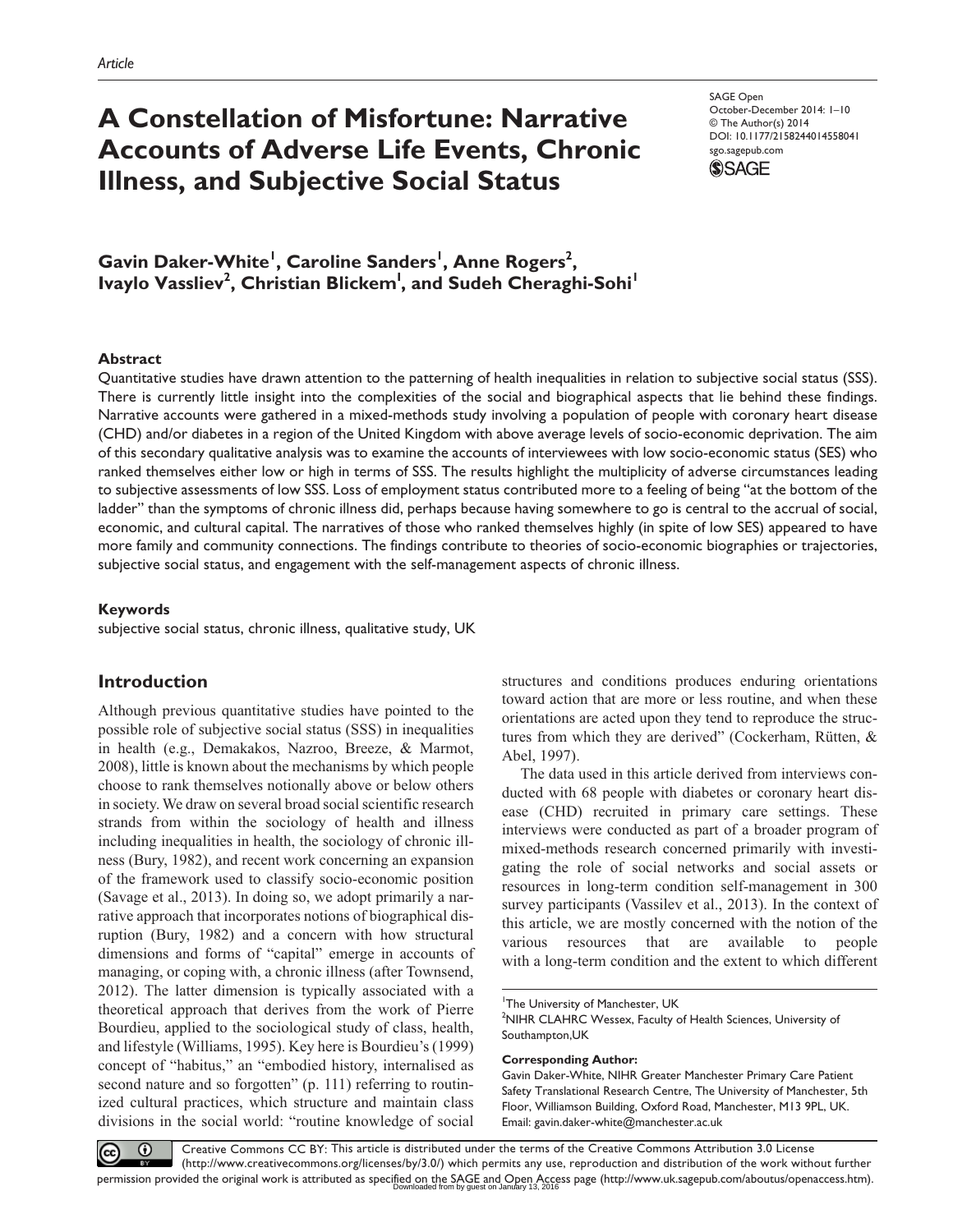"capitals" (whether economic, cultural, social, or symbolic; Townsend, 2011) influence people's self-assessments of their subjective status. Through this analysis, we highlight the reflexivity evident in interviewees' self-assessments of status (or class) consciousness and the role of chronic illness in disrupting biographical or status trajectories.

## **Method**

Data were collected as part of a wider program of study concerned with developing and implementing methods of selfcare support in long-term condition management focused on resources based in social networks (Rogers et al., 2011).

The program involved a number of studies that incorporated a mixed-methods social networks survey, and previously published articles have reported on the statistical findings of the main survey data (Vassilev et al., 2013), the development of a telephone and web-based toolkit to link people with chronic illness to local community resources and activities (Blickem et al., 2013), and qualitative analyses focused on the importance of pets (Brooks et al., 2012) and "weak tie" social network members in supporting condition self-management (Rogers et al., 2014). The social networks survey used in the various studies included structured questionnaire schedules alongside semi-structured interviews. This allowed fieldworkers and interviewers to incorporate "think aloud" techniques, such as exploring why people had given specific responses to structured questions. As part of the questionnaire, the MacArthur Scale of SSS was used, which consists of a 10-rung ladder on which respondents are asked to place themselves in relation to everyone else in society (Adler & Stewart, 2007). The study team consisted of long-standing experts in medical sociology, chronic illness, and mental health and the interviews were undertaken by experienced qualitative health researchers with backgrounds in health services research, sociology, psychology, nursing, and anthropology.

The aim of the analysis was to illuminate narrative experiences of survey participants with diabetes or CHD who reported themselves as being of low socio-economic status (SES). We wanted to describe the personal stories of these participants who also rated themselves at the extremes (low or high) of SSS. To do this, we conducted a focused secondary analysis of data from participants who were part of the wider survey (Rogers et al., 2011).

The total sample size for the main survey was 300. Respondents were mainly older people in the Greater Manchester area recruited from participating primary care practices, and results from the main survey have been reported elsewhere (Rogers et al., 2011).

A mixed-methods paper focused on an analysis of the statistical variables associated with SSS and how respondents interpreted the "ladder" question, to discuss the worth of using SSS as a predictor of health, has previously been published (Vassilev et al., 2014). In this article, we move beyond

the discussion focused on completion of the SSS ("ladder") question to analyze key themes in the total narrative accounts for those who had low SES and also scored low for SSS (by placing themselves on one of the bottom three rungs of the ladder). We contrast these accounts with those classed as having low SES who scored high for SSS (by placing themselves on one of the top three rungs of the ladder).

The qualitative data for analysis came from audio recordings of face-to-face interviews conducted to complete the social networks survey. Although this interview comprised of key structured questions, to map out social networks and the work involved in managing long-term conditions, the interviews were conducted in such a way as to allow respondents to talk in-depth about their experiences of living with and managing their health problems. Interviews ranged from 1 to 2 hr and as respondents identified key people in their network, they talked at length, for example, about the nature and history of their relationships, people who had come in and out of their lives at crucial times, the environments in which they lived now and in the past, and so on. As such, the recordings of these interviews contained an interweaving of short responses to a structured questionnaire, combined with pockets of rich narrative. For this reason, the interviews were not transcribed in full. Rather, interviews in the sample were divided between members of the research team who read the interviewer's field notes before listening in depth to the whole recording in each case, while making detailed notes to summarize narratives and identify key themes. During this process, researchers selectively transcribed elements of these rich narratives to illustrate the key themes found. These themes were discussed and refined in multiple team meetings and by having multiple researchers listen to a proportion of the interviews. One member of the team (C.S.) then synthesized all of the summary documents within the key themes identified by the group, providing one overarching descriptive account. The findings reported here move beyond a thematic interpretation and instead reflect the biographical stories of peoples' lives in relation to SSS. The manner in which the data were collected and analyzed means that the results draw as much on researchers' summaries of the whole life story contained in each account (the biography) as on specific quotations taken from the more conversational (or "depth") elements of the mixed-methods interviews.

# **Results**

## *Sample*

There were a total of 51 respondents in the category low SES and low SSS, and 17 in the low SES and high SSS groups. The bulk of findings were derived from the former group, who had an average age of 62 years (range = 20-93, median  $= 63$ ) and were mostly males (37/50, 74%). Roughly half of the sample were married or in a civil partnership (23/49, 47%), with the remainder widowed (5/49, 10%), divorced or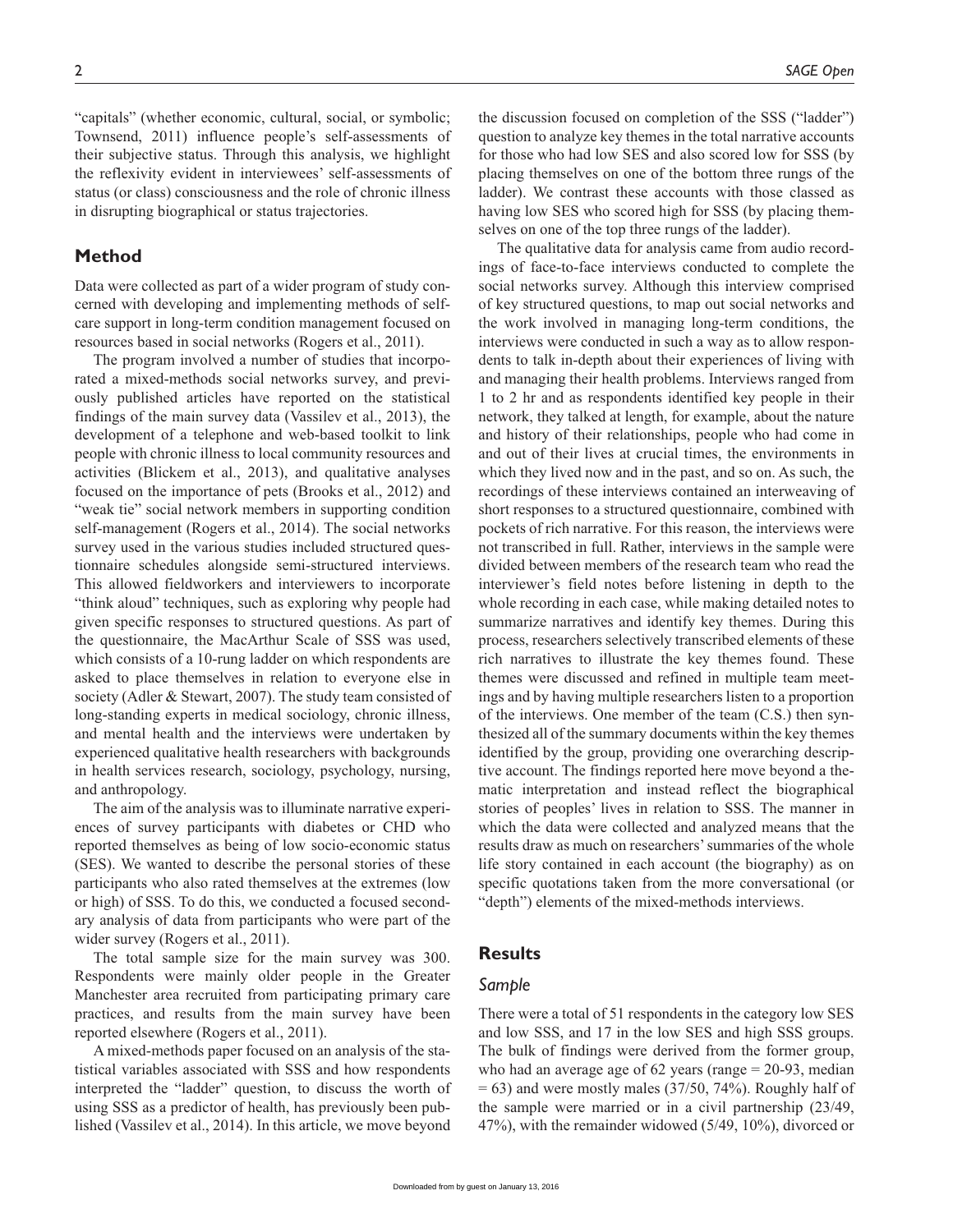separated (15/49, 30.6%), or else had never married or formed a civil partnership (6/49, 12%). Ten participants placed themselves on the lowest rung of the ladder, 16 on the second rung from the bottom, and 25 on the third rung. It was noteworthy that only 5/26 (19%) of the people who placed themselves on Rungs 1 or 2 were married or in a civil partnership, compared with 18/25 (72%) of those who positioned themselves on Rung 3.

# *The Enduring Nature of Social Background and Adverse Life Events on Personhood and Habitus*

Biographical and temporal aspects appeared as key features of the narratives. The accounts of people who placed themselves at the bottom of the socio-economic ladder were primarily characterized by tales of social adversity and a "hard life" as lived. These particular tales commonly involved domestic violence, alcohol abuse, relationship breakdown, and deaths in the family. Such events were sometimes used as an explanation for having an illness in the first place. One man reported being so severely beaten around the head by his father as a child that he was deaf in one ear. This violence was also used to explain a lifelong history of problems with obesity and depression, as well as having caused the family to fracture, with some family members no longer speaking to each other (ID69). In another account, a woman outlined her own history of being brought up in deprived conditions by her grandmother, following being abandoned by her own parents. This was presented in a matter-of-fact way, as was the stress of living in an area where a next door neighbor was murdered in the house. She reported that her husband had died of a heart attack, but that this event was expected or "deserved," as he had been violent, abusive, and "an alcoholic." She had divorced him before he died, and brought the children up herself, who were now said to have their own "issues," with one being described as "alcoholic" and another "epileptic":

He died of a heart attack [husband], but I think he gave it to himself for being so violent. He shouldn't have been violent all his life. That was a sign, he was a drinker. But he worked away most of the time, so that was good for me, and he only came back like say . . . and every time he came back I was pregnant by the time he went, so that was no good . . . I know what it's like to be battered and battered all my life, by the ex-husband. (ID51)

There are several facets that can be drawn out of this account. First, the interviewee suggests an explanation for illness in her husband in his immorality (heavy drinking, domestic violence), which points to a locus of illness etiology that lies in individual or inter-personal behavior. It is common these days for media and political commentators to speak of the "deserved" or "undeserved" poor (in relation to access to welfare benefits) but here we see what looks like an extension of such currents into the "deserved" or "undeserved" unwell. At root, these notions seem to hark back to

religious ideas of the real or potential consequences of bad or intemperate behavior. The above account also speaks to another popular narrative that concerns male agency and female suffering, which is picked up again later. Thus, accounts such as these point toward a lay perspective of chronic illness simultaneously tied to biological, genetic, environmental, and social explanations (Williams, 1998) on one hand, and in the context of deprivation, relationships to broader environments, and social connectedness, on the other. This alerts us to the possibility that illness is merely one further misfortune that people might have to contend with as part of a parcel or sequence of unpleasant experiences (Davison, Frankel, & Davey-Smith, 1992). In one extreme case in the sample, these had included "bad relationships," a son born "following rape," a violent husband who had stalked and kidnapped the interviewee, and the death of a child. These events formed the kernel of an explanation for subsequent alcohol problems, a heart attack, and mental illnesses including paranoia and suicidal ideation, which the interviewee described as going "a bit doolally" (ID359). The researcher who analyzed this interview reported that the respondent "scores herself on the bottom of the ladder but doesn't really talk about it."

These tales of a hard life, death, and misfortune appeared gendered, such that women usually spoke about their own misfortunes at the hands of violent men (e.g., ID368), whereas men usually spoke about misfortunes suffered by their wives or partners, such as miscarriages, still births (e.g., ID291), or having a terminal illness (ID100). In that sense, the accounts underlined dominant notions of men as the perpetrators of violence or misfortune and women as the powerless victims of it. However, as noted above, one man also reported being severely beaten by his father as a child:

My father was a very cruel man and he used to . . . punch, you know, abuse us a lot. I wake up with the "black dog" [a lay term for depression] every day of my life . . . and I go to bed stroking the black dog and it's been the bane of my life. I can be as happy as a pig in a poke but it still comes, and I'm not blaming no one. I mean I'm not blaming no one, what happened to me when I was a kid happened to thousands and perhaps they coped with it. I mean I am physically, mentally, emotionally, I've not been able to cope with it. I've hid it, I've put it to one side, but the black dog has always been there. He will always come out and no matter what medication I take, it will always raise its ugly muzzle. (ID69)

If we contrast this account with one presented earlier by a woman (ID51), it is noteworthy that although ID69 partly presents himself as a victim of social wrongdoing, it appears as though his gender identity means that it is not appropriate for him to present himself as an "agency-less" "victim," and thus he qualifies his story by reporting that what happened to him "happened to thousands" and he does not "blame" his father for his subsequent ill health following the beatings. However, although he does not attach agency to "blame," he does attach it to condition self-management and freely admits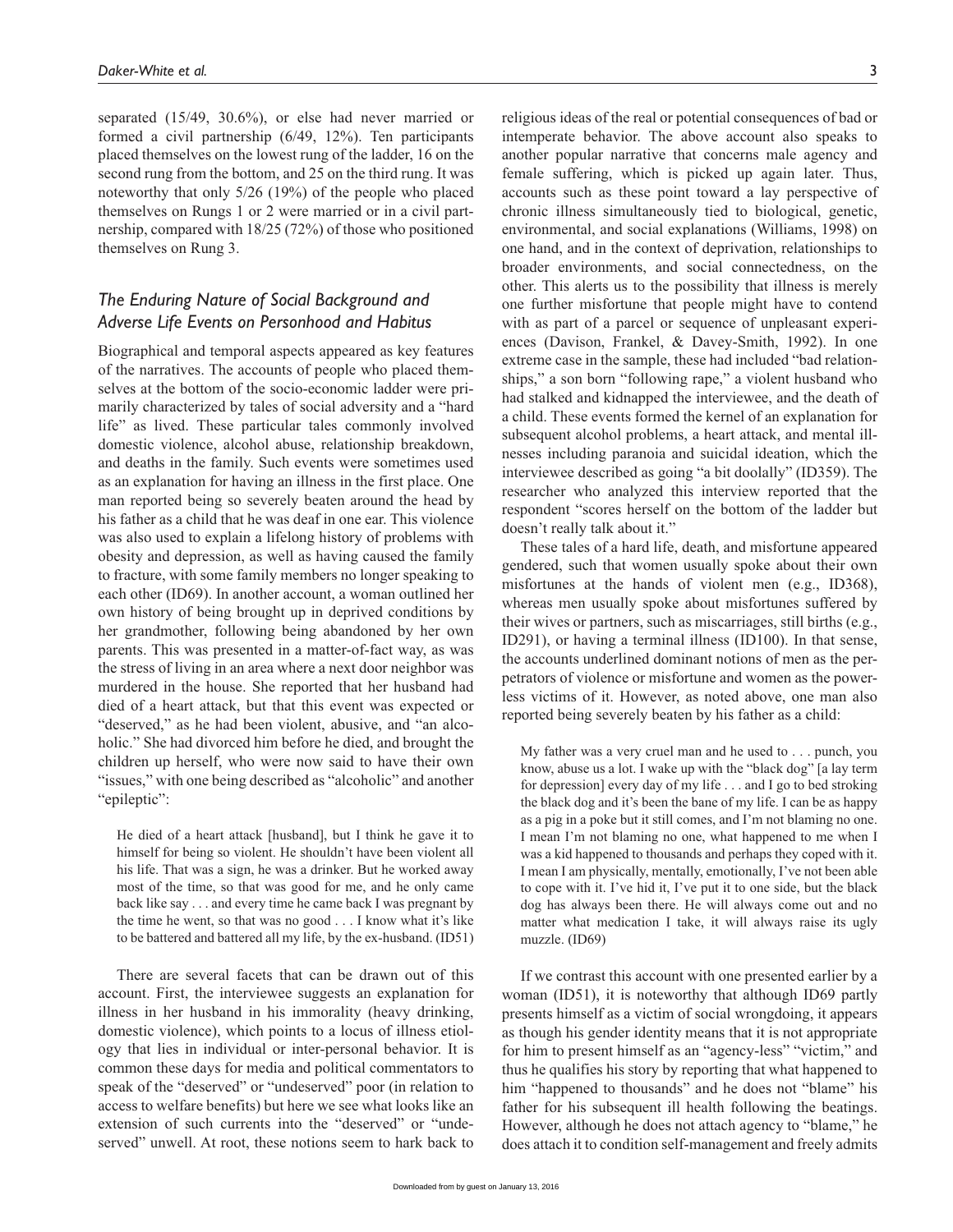that he has "not been able to cope." This man placed himself on the bottom rung of the ladder and the above narrative asserts how formative life experiences could have a potentially dominant impact on ill health, life chances, and access to social and economic capital. In one account of a woman who had lived with a violent partner, she reported the experience had "opened her eyes" and she "gradually built up her strength" and left him. In this case, although she placed herself at the bottom of the socio-economic ladder, this was explained purely in terms of monetary resources (ID368). The focus on finances in relation to the question on SSS in light of the above account also points to the potential role of a self-perception of "agency" in, or control over, one's own life (i.e., developing the courage to leave a violent partner and start a new life) as a factor in SSS. However, because these issues were not discussed by the interviewee, and her largely unspoken reasons for responding the way she did were not sufficiently unpacked, it is difficult to expand further.

# *SSS in Relation to Work: Past, Present, and Future*

Commonly, chronic illness is articulated as both a reason for low SES and a consequence of it. Because of the inter-linking of illness and life circumstances in respondents' accounts, subjective status emerged as a concept that is fluid through time. In particular, illness had the capacity to lead to declining social status, largely when it also led to extended sickness leave or medical retirement from work. In the particular habitus of chronic illness, however, "mobility" in this context most often seemed to reflect a downward spiral (after Robinson, 1990). In terms of SSS, one interviewee reported that as a result of losing work due to illness, he felt kept "at the bottom":

ID212: I've no job. I can't see me having prospects of a job due to my illness. Obviously, with no job, there's no money. I'm just on benefits so that keeps you at a certain level, anyway it keeps you at the bottom.

Interviewer: Yeah, catch 22.

ID212: You can't go up on benefits.

Interviewer: Yeah I know.

- ID212: So that's the easiest way to do it, you're at the bottom.
- Interviewer: Big problem.

ID212: Don't get me wrong, I've been past half way up.

Interviewer: No, I know, yeah.

ID212: I've been there, but it makes no difference.

This account underlines three things: the importance of employment in subjective assessment, an articulated awareness that the function of a hierarchy is to keep some people down, and the lived experience that previous status is no guarantee of current position. Many informants explained

their subjective status at the bottom of the ladder by pointing out their status relative to others: They were a pensioner, they had retired, or they were currently unable to work because of illness. In the case of some men, it was clear that work was the essence of their existential selves and their accounts were more about the consequences of losing work than they were about the consequences of having an illness. Thus, for these men (and some women), the main consequence of illness was that it prevented the possibilities for social and material production. The following extract from an interview with a 65-year-old man with CHD is particularly illustrative in this regard:

Because up until then . . . I'd never been off work in my life . . . I used to work 60 and 70 hours a week . . . and all of a sudden from working seven days a week to working no day a week, not even one hour. Sitting here in the house looking out the window, I thought I would go mental. You know I just couldn't wait to get back to work. But I kept going down to the doctor asking him to sign me off and he said he wouldn't sign me off because he said, "You're not fit to go back to work." So anyways when I said I'd found a job that makes it easier—because I said I'll be in charge, I'll be a foreman and I said I don't have to do the physical work—I said I've been responsible for 20 men, I said supervising workers I said I can do that. So anyways he wouldn't sign me off . . . he said, "Get the idea out of your head completely." He said that, "You're going to go back to work?" And he said, "Don't come back to me again," . . . he said, asking for me to sign off because he said, "I won't." So I got it into my head eventually that it wasn't going to happen so I [inaudible 00:24:51] trying anymore. I said that's it. But basically that's . . . [*starts crying*]. (ID381)

This man lived alone and had never married. Although it might be tempting to suggest that, in a social networks context, work provides more important economic (and social) capital for men than women, men were not the only ones who missed paid employment, as in the case of a 60-year-old divorced woman with diabetes who placed herself on the bottom rung of the ladder:

[From the overview of the interview] [She] spoke quite a lot about work. She really misses it and felt much better when working. She says she can't do it anymore because of her legs. Her previous doctor told her that she was a very expensive patient. She says that she gets a hundred and odd quid a week "which is crap." The only thing that keeps her going is smoking. She is limited with what she can do because of lack of income. Once a month she can have a ride out in the car, otherwise she can't afford petrol. (ID163)

In both of the above accounts, absence of work is linked to both a lack of money and the inability to "go anywhere." To have work is to have "somewhere to go to" (Scheid  $\&$ Anderson, 1995) although from our perspective, we are as interested in the opportunities for people to "go somewhere"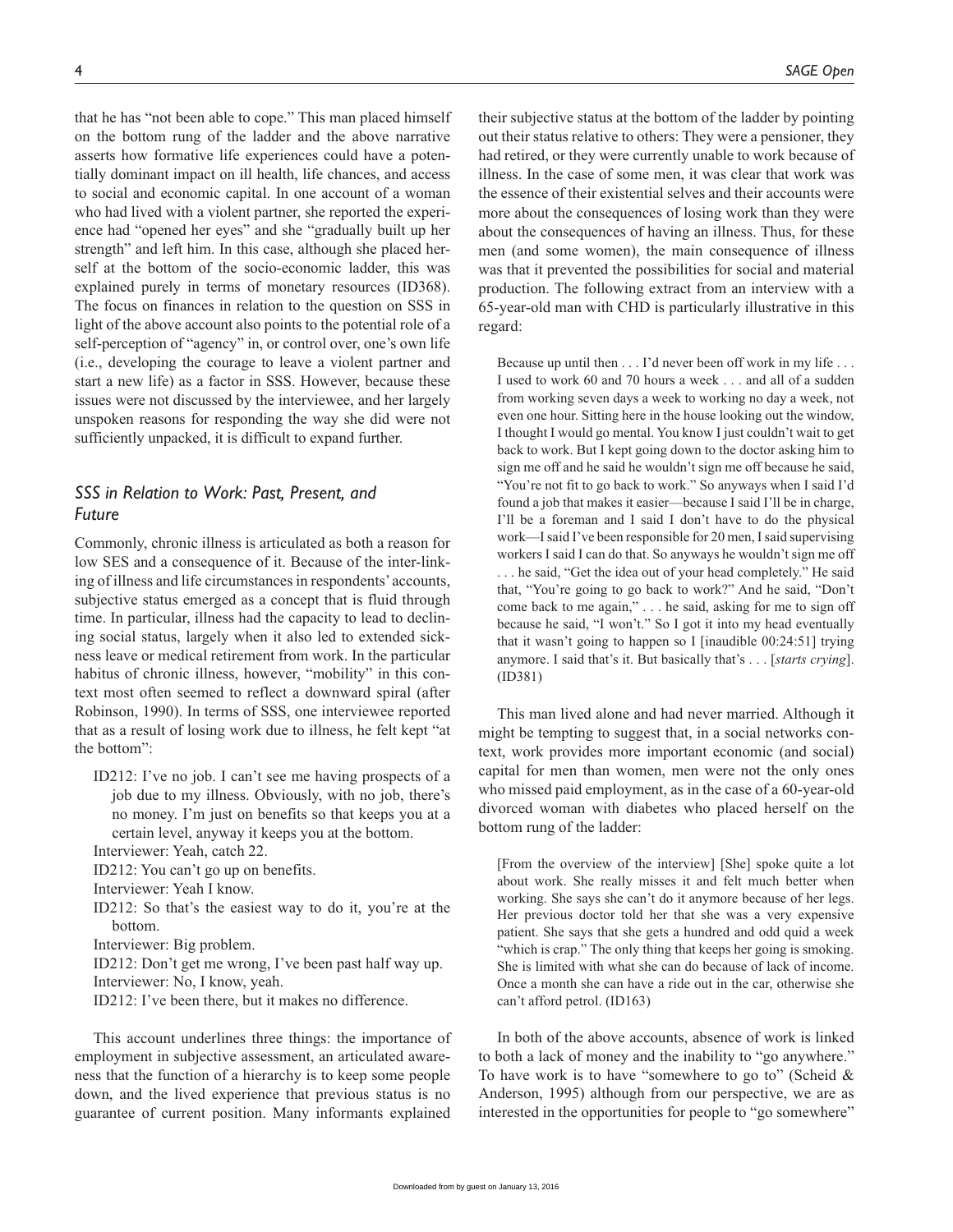in their local communities that need not necessarily involve spending money for travelling long distances (Blickem et al., 2013). These accounts illuminate the "locked in" syndrome that can accompany both unemployment and the manifestations of illnesses or medical conditions. However, for the purposes of the analysis presented here, we are more minded to note that "having somewhere to go" affords opportunities for the acquisition or exchange of social or cultural, as well as economic capital (but cf. Skeggs [2004)] and see discussion, below).

A 65-year-old female with CHD and diabetes reported having to balance the utility of working short hours for low wages with her need to care for her children. Again, medical conditions made her job (typing) difficult. Following retraining, she returned to part-time work but then had to balance the demands of work with advancing age and symptom severity. However, she told the interviewer that she is anxious that she "wouldn't leave the house" if she did not have a job (ID368). That is why work was so important to her, that is, it prevented entrapment. In light of these findings, we suggest that the ability to go out of the house is likely to have potentially as important a role in subjective social status as employment.

Within social relations, work is not only important to individuals (or rather part of the habitus of being working class), it is also a central part of expectations around productive roles. One 49-year-old divorced male with CHD and diabetes expressed anxiety at being classed as a "type 1" diabetic, the effect of which would be to jeopardize his job as a lorry driver. He informed his medical staff of this, and they were endeavoring to keep him on oral medication as opposed to injectable, so that he may stay in work. However, his fear of being switched to insulin and losing his job meant that he avoided medical appointments and ignored that his blood sugar was high at the time of the interview (ID221).

Notwithstanding the helpfulness of the medical staff in this case, clinicians would likely be concerned that the patient in question was failing to enact self-care strategies, such as self-monitoring and attending for medical appointments. However, and following from accounts previously presented, the main consequence of a medical diagnosis such as diabetes appears to be its potential to lock people out of the social world and into a domestic environment at once seemingly removed from wage earning, self-esteem, and access to social and cultural capital. Medical accounts repeatedly emphasize the importance of screening activities and early diagnosis as the key to effective management and better outcomes. However, the Parsonian (Parsons, 1951) notion of illness identity that runs through these accounts suggests that depriving people of their productive capacity and opportunities for "normal" social involvement potentially carries more serious consequences for people that possibly go beyond issues related to symptoms and medicine taking (see discussion).

So far, we have refrained from ascribing interviewees to one social class or another, although for the purposes of the

material presented so far, all of the cases referred to ranked themselves as being on one of the bottom three rungs of the social ladder. In the first two sections of "Results," we have laid out the narratives of these interviewees, which underline the experience of chronic illness as rooted in a life characterized and experienced biographically as a series of hardships or misfortunes. Employment formed an important identity construct in interviewees' accounts. In the account of a 47-year-old man with diabetes, these issues were conjoined with stoicism, the importance of self-reliance, and humor as a way of dealing with unpleasant life events. From the summary notes by the researcher:

Doesn't like to be dependent on anyone else. Work is very important for him and helps him relax. He does not like to discuss his problems. Has suffered from depression in the past. He was depressed when diagnosed with cataracts and he lost his job. He also talked about significant life events when his partner had miscarriages and a stillbirth. He laughs quite a lot when talking about upsetting problems. This seems to be a way of managing the discomfort. Rates himself as rung 3 from the bottom on the ladder. He says he would have been higher when he was working; not just because of increased affluence but also due to greater "self respect." (ID291)

Thus, most of those interviewed placed themselves lower down the socio-economic ladder as compared with when they were in work. When interviewees were asked to rank other members of their social networks on the socio-economic ladder, they also used employment, education or qualifications, and monetary resources to make their assessments. In one case, a social network member who was a student was ranked highly because of his putative future earning capacity:

- ID123: Well with him being a student he's not high up on the financial. He's not getting the money yet. But just above half way I would think. Just above half way. Interviewer: Yes, okay.
- ID123: And if you come back in another year, he might have gone up a bit, passed his exams and all the rest of it.

In this case, a personal downward socio-economic trajectory is contrasted with a younger person in higher education who is perceived to have an "upward" social trajectory. However, a further demarcation linked to contemporary social status trajectories was the comparison made of one's own state of having a chronic illness with others in a personal network who did not. The question about SSS caused problems for some interviewees who had previously had good jobs, but were now out of work. For one 37-year-old married man with CHD and diabetes, work had provided a "thrill" and a social life, as well as an income. When asked to complete the ladder question, he struggled to place himself as he was unclear whether to incorporate his previous employment status into his self-assessment. A further part of the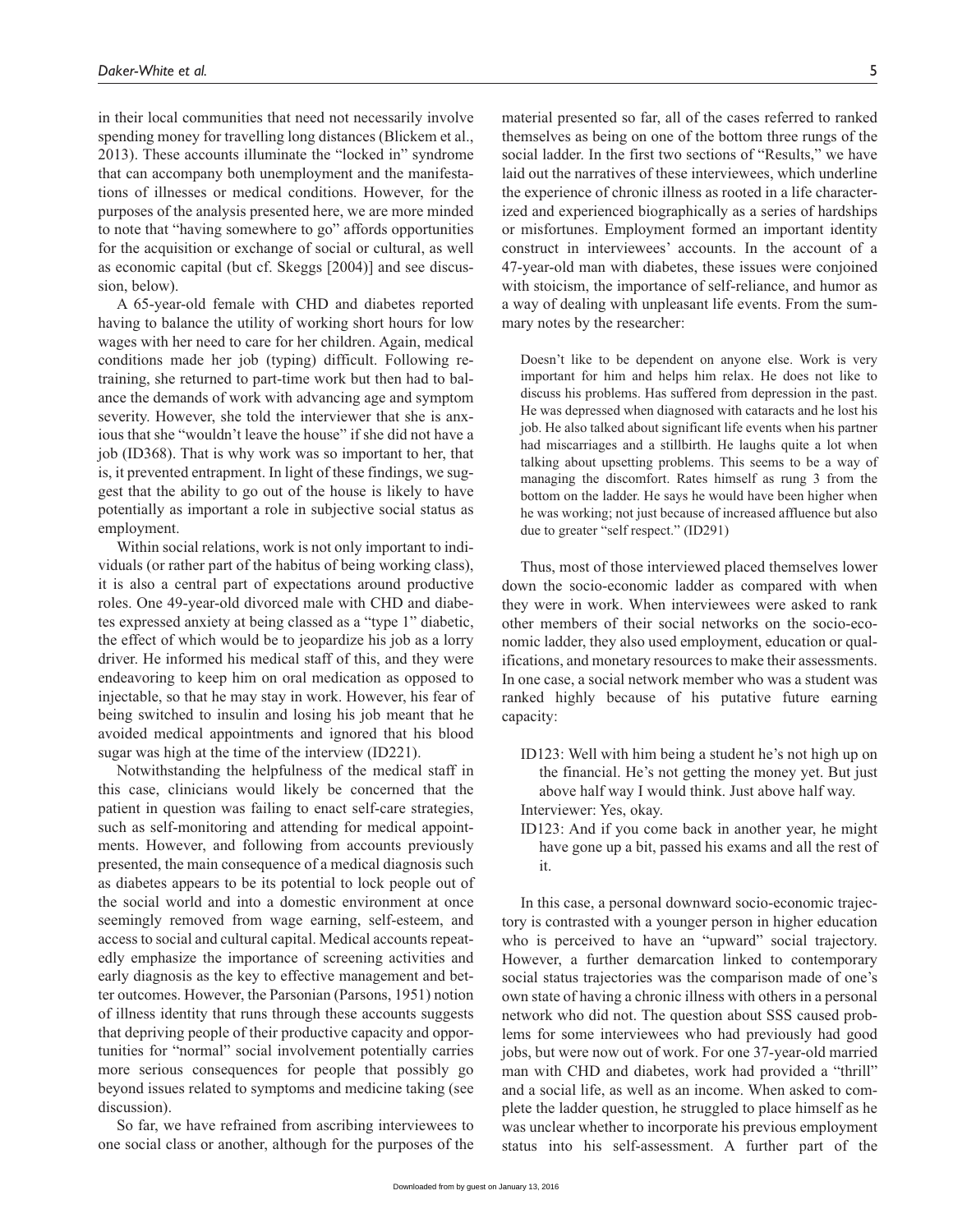confusion seemed to be that although work was viewed as thrilling and rewarding, the stresses of the job were also offered as an explanation for being ill in the first place (ID 273).

## *Depression and Isolation, Fatalism, and Hierarchy*

It was common for interviewees to relate concepts such as stoicism, self-reliance, and an unwillingness to express a need for help from others. However, the bulk of respondents *did* have family members, neighbors, or friends who could be drawn on if and when help was needed. For others, there was nobody to call on for help or support. These concerns seemed to be exaggerated in people who placed themselves at the bottom of the ladder.

As with the results concerned with adverse life events, accounts of depression and loneliness were (unsurprisingly) more frequently encountered in people who were divorced, separated, or single. However, one 56-year-old married man with a 15-year history of depression, diabetes, and CHD also described himself as a "loner" (ID209). In general, it was not always clear whether people had ended up lonely and isolated by dint of circumstances or whether they perhaps preferred things that way. Certainly a distinction needs to be made on the basis of the meaning that individuals gave to their relatively isolated position. Nonetheless, in this context, it is worth re-iterating that work provided a primary means of interaction for many people, and thus the nexus of loneliness and depression is likely to involve an integration of exacerbatory and complementary factors. An underlying theme in the accounts suggested strong social expectations of individualism, self-reliance, and privacy, as well as a preference for weak tie relationships because of the opportunity for reciprocity rather than dependence (see also Brooks et al., 2012; Rogers et al., 2014). Thus, network interactions need to be considered against this background. These issues are summarized in the words of a 65-year-old single man with CHD who described how he had previously been friendly with his neighbors, "but friendly at a distance" (ID381). In an extreme example, a man who could think of nobody to name in his social network also expressed fatalism in relation to the hierarchy of social class, as in the following summary notes of the interview:

Didn't want to place anyone in the network. He said nobody helps him. He said, "I am on my own." Had fatalistic view of inequality. When it comes to scoring the ladder he says that it doesn't matter what you do, you'll never get to move up as the people at the top of the ladder won't let you move up. (ID338)

Three people who placed themselves higher up the socioeconomic ladder despite their own objectively low status (i.e., according to income and occupation as recorded in survey data) reported large and dense social networks and two of them said that they had family members who were wealthy.

It is not clear from the accounts whether some of this wealth was perhaps transferred or available to interviewees (e.g., in a crisis or emergency) or whether the status of other family members had partly "rubbed off" on them as part of their self-assessments.

One of these interviewees, a 77-year-old man who had lived with a diabetes diagnosis for 20 years initially said that he had nothing to do with his children; his siblings all lived abroad and he did not get involved with his neighbors. However, later during the interview, he explained that one of his daughters was living with him and his wife while her own house was being re-decorated. He was going to Church every Sunday and occasionally attending a social club that he had been going to for the past 45 years. He used to be a builder (ID202). Clearly, his account stood in contrast to the tales of misfortune and adversity described above. A woman with diabetes who had fostered children all her life and previously ran a children's home described how one of her foster daughters was a millionaire who lived abroad. She was still caring for one foster son at home and had grandchildren who were visiting for meals every day because their "mother is an alcoholic." She had previously nursed her husband who had Alzheimer's disease and she was also cleaning someone else's home for them (ID337). In this case, however, difficult life events were part of the narrative and included a philandering (first) husband, regrets about not having children of her own, and being beaten by nuns as a child. Finally, one former Sergeant Major reported a rich and diverse social network including family members, neighbors, friends, and membership of a local community group. However, his account also included previous tales of adversity, including "yobbos" in the neighborhood, and daughters who fell out over financial matters. He was visiting family members in the United Kingdom and Australia several times a year (ID148).

Two of the three interviewees just referred to appeared to be members of local churches and two reported regularly visiting relatives abroad. Unlike those interviewees who placed themselves at the bottom of the ladder due to social isolation or the inability to "go somewhere," those who self-assessed themselves as higher up the ladder reported more social activities and connections, lived with other people, and had opportunities to travel to visit relatives. Given that those who placed themselves at the bottom of the ladder suggested a sort of downtrodden fatalism, one hypothesis might be that people with wealthy social connections were not as fatalistic, perhaps because they had seen people who had been able to advance their own status up the socio-economic ladder.

# *Age, Physical Capacity, and Proximity to Impending Death*

For one 55-year-old man with CHD and diabetes—and his partner, who also contributed to the interview—the most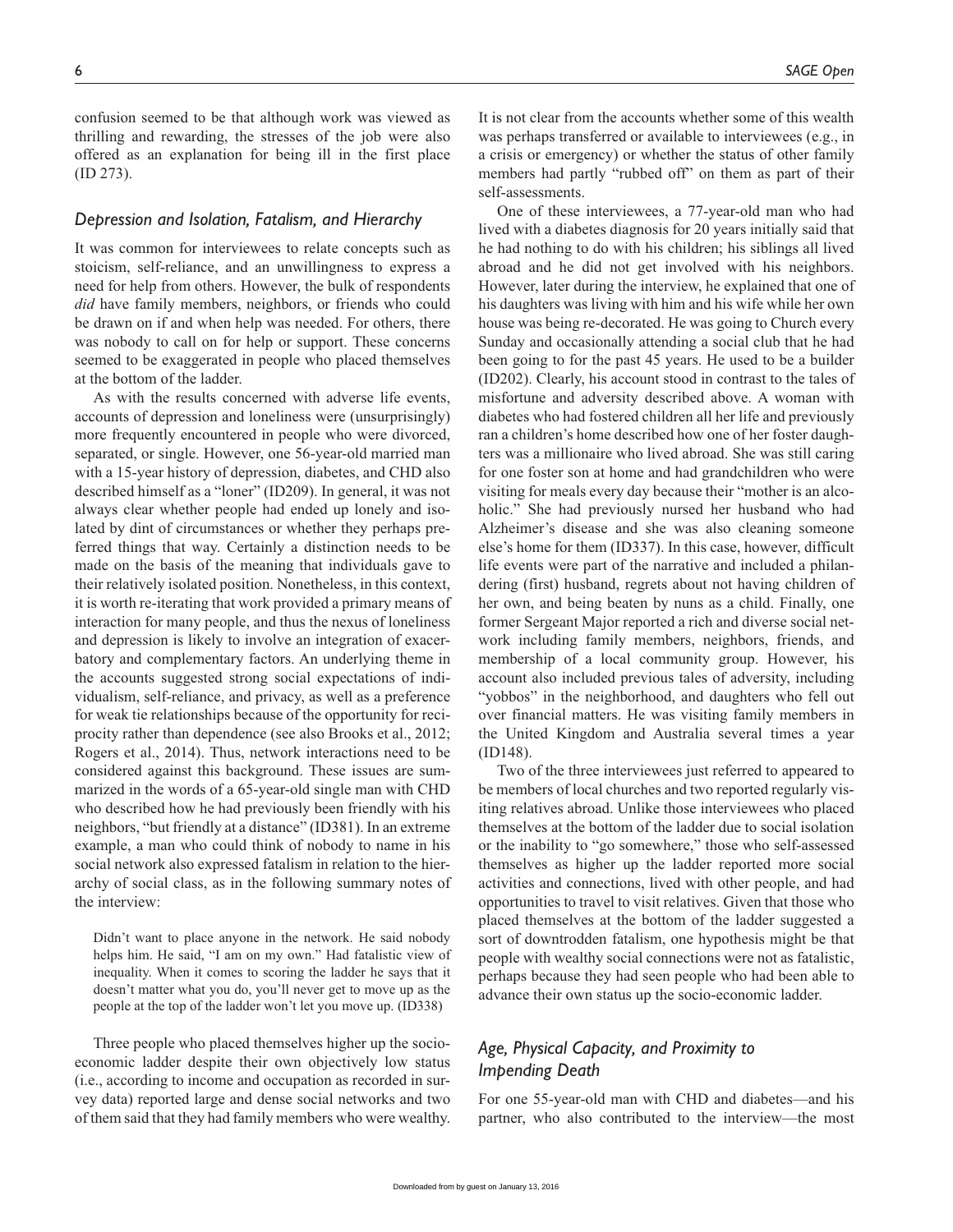important criterion used, in addition to lack of money, was physical capacity or capabilities. Thus, when asked to rank others in relation to himself, he said of his daughter's boyfriend, "A bit higher [than me] because he works and is more physical than I am" (ID69). Thus, the construction of physical capability was tied to the physicality of (manual?) labour and thus perhaps an extension of the major theme of not being in employment. In a similar manner, one interviewee described a neighbor as also being at the bottom of the ladder because he had "long term health issues" in the form of a severe spinal injury (ID212).

We previously saw how the financial aspects of retirement led some people to place themselves at the bottom of the ladder. Another used age more simply and explained their position at the bottom by virtue of the fact that they had "one foot in the grave" (ID264). One 45-year-old man with "very painful" arthritis in his spine, along with CHD and other health problems, expressed the opinion that he is "not even on the bleeding ladder" (ID074). This extreme case, among a sample of extreme cases, would suggest that issues of physical capacity are magnified for younger people within cultural expectations that people only become infirm and unable to work as they get older.

## **Discussion**

In a study of cross-sectional data from the English Longitudinal Study of Aging, Demakakos et al. (2008) found that SSS was correlated with health in an elderly sample, "possibly because of its ability to epitomize life-time achievement and socioeconomic status." The effect of SSS on health, depression, illness, and disability was greater than that of occupation, wealth, marital status, and age (Demakakos et al., 2008, p. 7). Our findings taken from the qualitative aspects of mixed-methods interviews and focused on those who perceived themselves to be at the bottom of the socio-economic ladder illuminate and expand on these statistical findings. Thus, in our sample, rather than Demakakos et al.'s (2008) "accumulated successfulness in life," we rather witnessed a catalogue of hardships or adverse events, which could rather be termed an accumulation of failure or misfortune; "failure" in the case of social relationships, and misfortunes in relation to ill health and the premature death of children or other relatives. From the accounts presented herein, the loss of work was experienced as possibly the most serious consequence of a long-term illness or disability, rather than the symptoms. This emphasized the substantial reliance on employment as a source of money, social relations, and cultural identity. However, these findings seemingly contradict those from the quantitative analysis of our SSS survey data in the wider sample from which our qualitative findings were drawn, where employment was not in itself found to be an independent predictor of SSS (Vassilev et al., 2014). In the present analysis, we have focused on respondents with low SSS and (mostly) those also with low

SES. Our findings would seem to highlight the importance of work for those who do not have it and also assert the central role of employment status in self-constructions of SSS. Thus, our findings do not contradict the statistical data from the survey, but further underline the very limited circumstances under which SSS can be "rebuilt" outside the labour market in the context of life with chronic illness. Perhaps unsurprisingly, fewer respondents with low SES expressed higher SSS. Their accounts further underlined the importance of social relationships and social networks in contributing to a raised SSS. Thus, for interviewees of low SES who had people around them, who were involved in community groups, or who had relatives higher up the social ladder than themselves, some of the "positive" aspects in others appeared to somehow rub off on them. An important difference in the two groups seemed to involve whether people were able to get out of the house, or travel to different places, in a context where ill health had often closed down paid employment as the primary means of activity and social relations.

Notwithstanding our use of an analytical framework derived from Bourdieu (1999) and others, our findings also resonate with theoretical observations, which draw on the work of Talcott Parsons (1991), in relation to the role of human agency and motivational factors in illness when expectations around self-management are drawn into the equation. In *The Social System*, Parsons (pp. 289-290) noted the potential for illness to affect the "performance of social roles" while noting that "motivational factors" are involved in the causation of some illness, such as mental illness, where symptoms are seen as occurring "mainly on the behavioural level." Parsons's (1991) work is frequently drawn on in relation to his observation that the "sick role" exempts individuals from "normal social role responsibilities" and the commensurate normative expectation that "sick" people are obliged "to want to 'get well'" (p. 294). However, patients are also expected to "cooperate . . . in the process of trying to get well" (Parsons, 1991, p. 294).

Parsons (1951) wrote of "social role responsibilities," mainly focused on theimportance of work in self-identity, which raises some interesting observations in relation to the treatment and management of long-term conditions where self-management aspects are currently seemingly highlighted over other issues, such as poverty or unemployment. Our findings lead to questions about the extent to which people can and expect to "get well" in the context of longstanding conditions where the etiology partly lies in material deprivation, social and economic "failure," and other biographies or trajectories characterized by a multiplicity of adversities. Brooks, Rogers, Sanders, and Pilgrim (2014) point to the preoccupation with managing the present because of a fatalism over not being able to recover from a long-term condition. This resonates and is extended by findings here. For example, the account of a man who had suffered lifelong partial deafness, obesity, and depression as a result of being repeatedly beaten around the head by his father as a child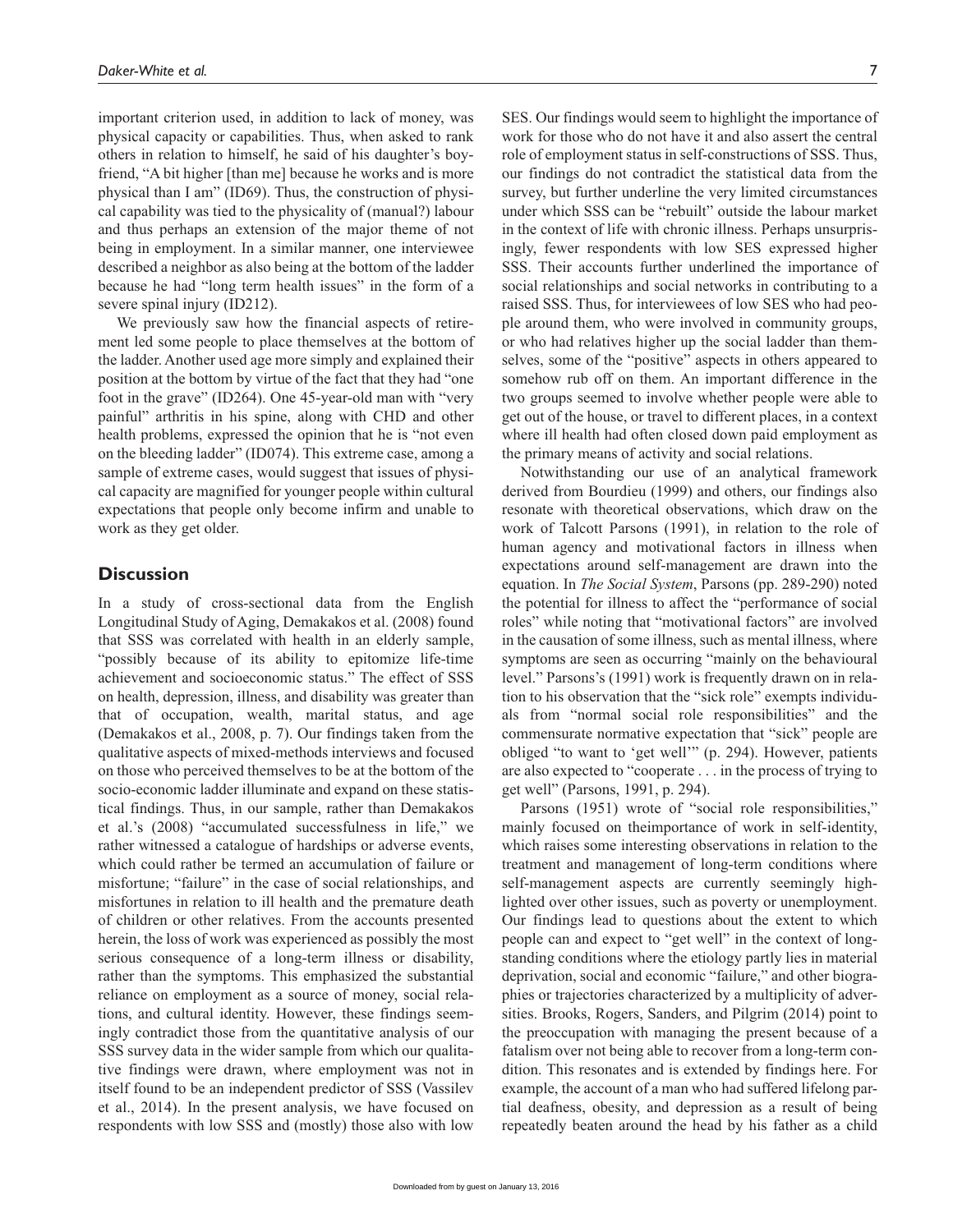suggests a man so "broken" that there is little motivation to "get well." It also points to a weakness in Parsons's (1951) theory in that it seemed to prioritize the behavior and attitudes of "the patient" "himself," rather than the agency of other actors in the social system. However, the case alluded to above clearly points to an instance where the illness is "not his fault" and neither can he seemingly "extricate himself" from it "by his own effort" (Parsons, 1991, pp. 294-296). Thus, application of a Parsonian perspective in this manner actually shows up the potential weaknesses of a self-management approach to treatment, whereby the agency to "get well" is seemingly projected back onto the individual patients themselves and the delegation of "work" to them. Our findings also highlight the fundamental tension of employment as a source of wellness versus employment as a reason for sickness. Our data do bring to the fore the conflation of social status with the experience of the management of a long-term condition. Habitus implicates individuals in producing, reproducing, and embodying the habits, norms, practices, and representations associated with belonging to a particular social group (or groups). In relation to biographically based narratives of illness management and dispositions, "disposition" was routed in accounts of earlier life events—having a hard life and multiple adversities in earlier years. These were commensurate with references made to strategies of stoicism, self-reliance, and an unwillingness to express a need for help from others as a primary means of management in domestic settings. Although these notions are evident in accounts of illness management more generally, the degree to which these were expressed by those at the bottom of the ladder contrasts with the self-efficacy based on autonomy and success characteristics of accounts of more privileged "expert patients" (Protheroe, Brooks, Chew-Graham, Gardner, & Rogers, 2013). Moreover, this observation coalesces with evidence of the presence of a more proactive questioning and discussion of long-term condition management plans being the preserve of those in higher socioeconomic groups, whereas those from a lower socio-economic situation have been found to be far less well disposed to the notion of participation following perceptions of the legitimacy based on prior formative experiences and norms (Rogers, Bury, & Kennedy, 2009).

Skeggs (2004) offers an overview of socio-cultural understandings of "the self" and demonstrates how formations such as Bourdieu's *habitus* most usually rest "upon the accrual of property and value," (pp. 75-77) often symbolic in nature (after Lash, 1990). However, within Bourdieu's schema, the working class are viewed as "trapped by their habitus positions embodied as value-less dispositions" leading to a "resigned, adaptive" working class habitus (Skeggs, 2004, p. 87). Toward the end of her article, Skeggs (2004) highlights the distinction between a "future-blocked as opposed to a future that can be invested in":

Bourdieu (1990) argues that emotion is a presenting of the impending future, but I'd argue that negative affects are past, present and future—drawing on the history of inequality which is an accident of birth, the frustration that things are not fair and a knowledge that they are unlikely to change in the future. (Skeggs, 2004, p. 90)

These issues resonate with the findings of our own study where some people who placed themselves at the bottom of the ladder spoke of being kept or trapped there. This entrapment was largely associated with having an illness and being unable to work and was also linked to the kinds of "accidents of birth" that had resulted in biographies characterized by domestic violence, the consequences of heavy drinking, and other structural (or structurally located) adversities. Although others have noted that frailty and illness lead to an incapacity to enact class, gender, or other social roles (Angus, Kontos, Dyck, McKeever, & Poland, 2005), our own findings underline (as many before us) the socially situated nature of sickness, disability, or ill health. To put it simply, it is not clear from the accounts presented above whether illness is the nub of the problem, or whether the relationship failure and the loss of work are more important. Within a constellation of misfortune, illness is seen as both cause and effect, which also begs questions about the fetishization of "illness experience" by health and illness researchers, when other issues may hold more important consequences for individual trajectories, biographies, self-identity, and enactment of strategies to effectively manage long-term conditions. There was a seeming total absence of possibilities for social status or a positively emergent identity formation from being ill. The latter is cited as being evident in the emergence of a moral agency surrounding being "successfully ill" (Frank, 1997). The latter has been construed as identifiable in narratives of those overcoming illness or disability successfully through personal engagement with the healing process or illness experience. The narrative itself is seen as part of the process of empowerment through "telling ones story." This formulation by Frank taken to its logical conclusions suggests the possibilities for the construction of a new status to emerge from managing illness successfully. The notion of being successfully ill has been most prominently located in those who prior to being ill held high social status jobs (the narratives of journalists, for example, suffering from cancer or stroke, come to mind). In the analysis presented above, there was little, if anything, to suggest the tangible emergence in narratives of a status based on being someone with or having a chronic condition. Rather, accounts emphasized the importance of the lost world of work for status identification and the futility or lack of belief that having a chronic illness could lead to new or positive social status identification. It seems that following the ethnographic fieldwork of Fabrega and Manning (1973), illness behaviors, symptoms, meanings, and interpretations involve wider (structurally and biographically situated) issues that go beyond illnesses and disease categories themselves.

Our findings also support those from Townsend's (2012) application of Bourdieu's theory of *habitus* to accounts of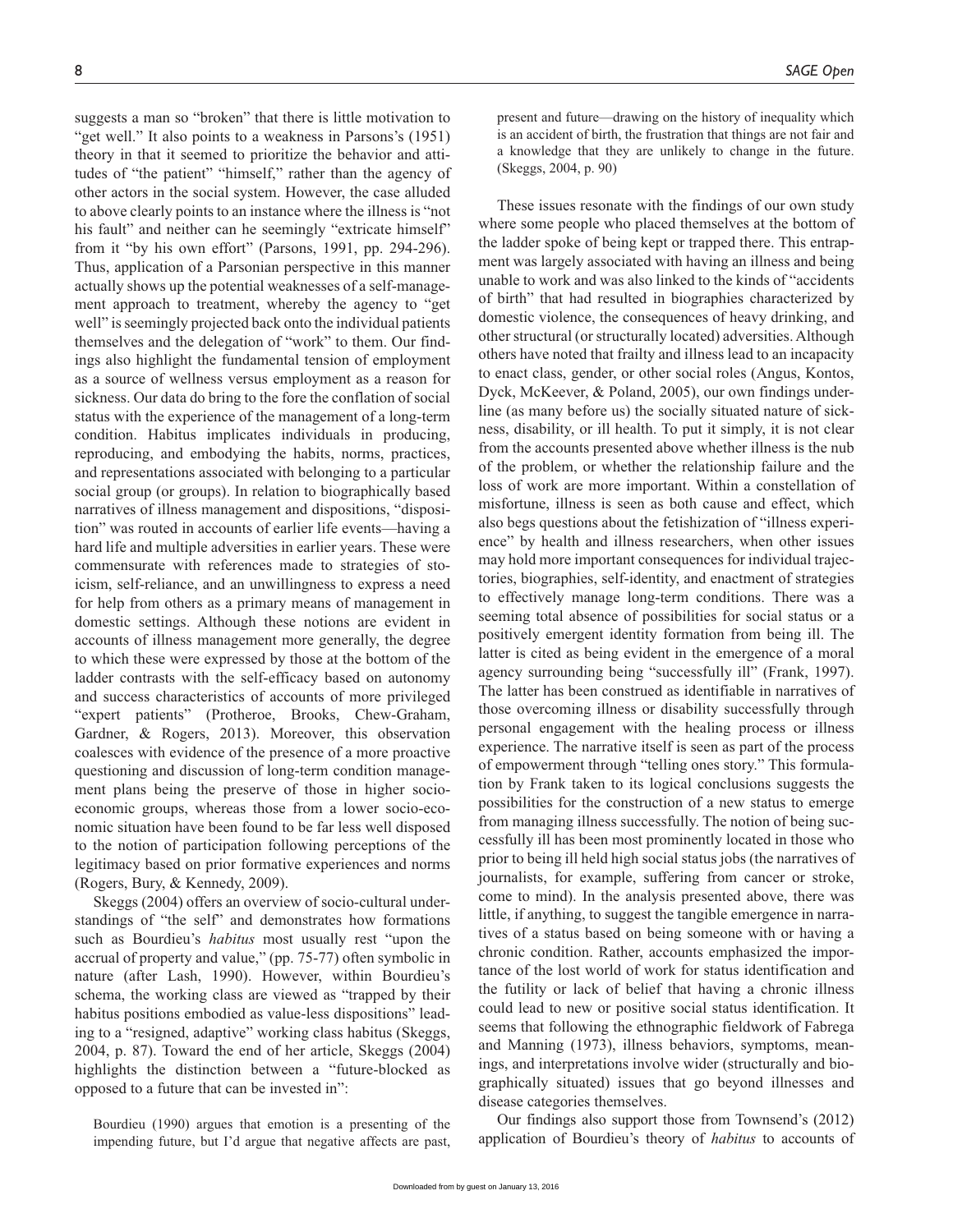people living with multimorbidity, where "diminished physical capacity shifted relational positions in fields" and "employment was expressed as a source of capitals; economic, social and symbolic" (p. 94). However, there appears to be a tension here between the centrality of employment to working class experience and identity and Skeggs's (2004) assertion that working class identity formation "cannot be framed in the shape of a self that is in anyway interested in accruing exchange-value to itself" (p. 90). For Skeggs (2004), this "exchange-value" is largely understood to be symbolic in nature, following the theories of Bourdieu and others. In this regard, it was noteworthy that the three main aspects that determined whether people placed themselves near the top of the socio-economic ladder seemed to be mobility (and by extension, the ability to "go somewhere" and otherwise join in with consumer society), having larger family and friendship networks or being involved in churches or other community groups, and the existence of other family members who were rich in economic terms. If we combine these concerns with the primary importance of work as a source of "capitals," we can begin to see the kinds of ways in which "accruing exchangevalue" might indeed form a nexus in working class identity formation. Being involved in a reciprocal manner with groups and individuals that constitute weak ties leads to a re-valuing of a positive moral sense of agency, linked to the ability to direct one's life in a way that is self-enhancing (Rogers et al., 2014). Although recent sociological models of class claim to have incorporated "the role of social and cultural processes in generating class divisions" (Savage et al., 2013), our findings would suggest that they might have not gone far enough.

# **Conclusion**

Previous quantitative studies have identified a relationship between SSS and inequalities in health (Demakakos et al., 2008). In the secondary analysis of data collected for a social networks survey of peer support in condition selfmanagement presented in this article, the reasons why this relationship might exist have been illuminated and linked to social theory. Our findings suggest that the primary factor that people use to rank themselves notionally above or below others is whether they are working or not. Illness is mainly important as it restricts productive capacity. Our results also highlight the interplay between social connectedness (versus isolation), perceptions of human agency or self-efficacy, and SSS. Most importantly, these narrative accounts underline forms of downward status trajectory. The accounts speak to a plethora of adverse life events and social circumstances where having a chronic illness is merely one small part of a wider orbit of misfortune. Importantly, chronic illness can be seen as either a reason for low SSS or as a consequence of it. The findings speak to Parsonian notions of motivational factors in illness (Parsons, 1951) and reflect that low SSS—as well as chronic illness—plays a role in debilitating social role responsibilities and threatening self-identity and biography (Bury, 1982). Viewed through the lens of Bourdieu's

(1990, 1999) habitus framework, the findings underline challenges for those who have lived "a hard life" and faced multiple adversities in meeting institutional expectations around self-management, which are predicated on active, informed, engaged, and well-resourced human agents. Thus, a form of "resigned, adaptive" (after Skeggs, 2004) patient, with a selfperception of adversity and hardships, may be unable or unlikely to achieve a "successful" illness identity (after Frank, 1997).

#### **Acknowledgments**

We would like to acknowledge members of the wider research team who conducted some of the interviews: Helen Brooks, Dharmi Kapadia, Andy Bowen, and Anne Kennedy. This article has benefited from the comments of anonymous referees on an earlier draft of the manuscript.

#### **Declaration of Conflicting Interests**

The author(s) declared no potential conflicts of interest with respect to the research, authorship, and/or publication of this article.

#### **Funding**

The author(s) disclosed receipt of the following financial support for the research and/or authorship of this article: This project was funded by the National Institute for Health Research Collaboration for Leadership in Applied Health Research and Care (NIHR CLAHRC), Greater Manchester. The views expressed in this article are those of the authors and not necessarily those of the NHS, the NIHR, or the Department of Health.

### **References**

- Adler, N., & Stewart, J. (2007). *Research: Psychosocial notebook— The MacArthur Scale of subjective social status* [Internet] Retrieved from [http://www.macses.ucsf.edu/research/psycho](http://www.macses.ucsf.edu/research/psychosocial/subjective.php#measurement)[social/subjective.php#measurement](http://www.macses.ucsf.edu/research/psychosocial/subjective.php#measurement)
- Angus, J., Kontos, P., Dyck, I., McKeever, P., & Poland, B. (2005). The personal significance of home: Habitus and the experience of receiving long term care. *Sociology of Health & Illness*, *27*, 161-187.
- Blickem, C., Kennedy, A., Vassilev, I., Morris, R., Brooks, H., Jariwala, P., Blakeman, T., & Rogers, A. (2013). Linking people with long term health conditions to healthy community activities: Development of PLANS (Patient-Led Assessment for Network Support). *Health Expectations*, *16*, e48-e59.
- Bourdieu, P. (1990). *The logic of practice*. Cambridge, UK: Polity Press.
- Bourdieu, P. (1999). Structures, habitus, practices. In A. Elliot (Ed.), *Contemporary social theory*. Oxford, UK: Blackwell.
- Brooks, H. L., Rogers, A., Kapadia, D., Pilgrim, J., Reeves, D., & Vassilev, I. (2012). Creature comforts: Social networks, pets, and the work associated with the management of long-term illness in the UK. *Chronic Illness*, *9*, 87-102.
- Brooks, H. L., Rogers, A., Sanders, C., & Pilgrim, D. (2014). Perceptions of recovery and prognosis from long term conditions: The relevance of hope and imagined futures. *Chronic Illness*. Advance online publication. doi:10.1177/1742395314534275
- Bury, M. (1982). Chronic illness as biographical disruption. *Sociology of Health & Illness*, *4*, 167-182.